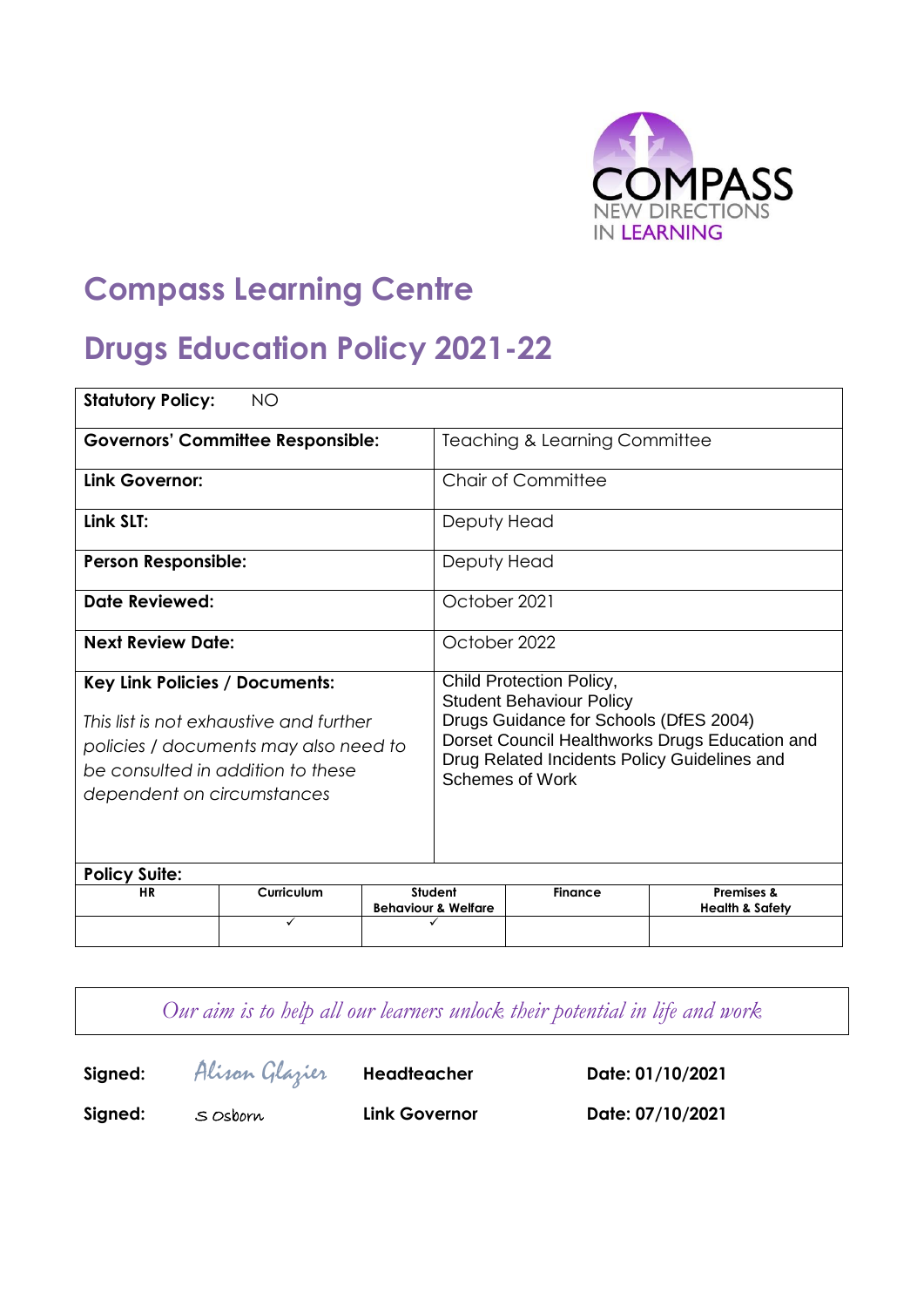# **Equality Impact Assessment – initial screening record**

| considered?                                             | What area of work is being | <b>Drugs Education Policy</b><br>All staff and Students                       |                  |  |
|---------------------------------------------------------|----------------------------|-------------------------------------------------------------------------------|------------------|--|
| Upon whom will this impact?<br>$\bullet$                |                            |                                                                               |                  |  |
| $\bullet$<br>considered?                                |                            | How would the work impact upon groups, are they included and                  |                  |  |
| <b>The Equality Strands</b>                             | <b>Negative Impact</b>     | <b>Positive Impact</b>                                                        | No impact        |  |
| Minority ethnic groups                                  |                            |                                                                               |                  |  |
| Gender                                                  |                            |                                                                               |                  |  |
| Disability                                              |                            |                                                                               |                  |  |
| Religion, Faith or Belief                               |                            |                                                                               |                  |  |
| Sexual Orientation                                      |                            |                                                                               |                  |  |
| Transgender                                             |                            |                                                                               |                  |  |
| Age                                                     |                            |                                                                               |                  |  |
| Rurality                                                |                            |                                                                               |                  |  |
| $\bullet$<br>broken down by the equality strands?       |                            | Does data inform this work, research and/or consultation. And has it been     |                  |  |
| <b>The Equality Strands</b>                             | No                         | Yes                                                                           | <b>Uncertain</b> |  |
| Minority ethnic groups                                  | $\sqrt{}$                  |                                                                               |                  |  |
| Gender                                                  | $\sqrt{ }$                 |                                                                               |                  |  |
| Disability                                              | $\sqrt{}$                  |                                                                               |                  |  |
| Religion, Faith or Belief                               | $\sqrt{ }$                 |                                                                               |                  |  |
|                                                         |                            |                                                                               |                  |  |
| Sexual Orientation                                      |                            |                                                                               |                  |  |
|                                                         | V                          |                                                                               |                  |  |
| Transgender                                             | $\sqrt{ }$                 |                                                                               |                  |  |
| Age                                                     | $\sqrt{ }$                 |                                                                               |                  |  |
| Rurality                                                | $\sqrt{ }$                 |                                                                               |                  |  |
|                                                         |                            | Does the initial screening highlight potential issues that may be illegal? No |                  |  |
| Further comments:-                                      |                            |                                                                               |                  |  |
|                                                         |                            | Do you consider that a full Equality Impact Assessment is required?           | <b>No</b>        |  |
| Initial screening carried out by Drugs Education Policy |                            |                                                                               |                  |  |
| Mark Fisher<br>Signed:                                  |                            | Dated:                                                                        | 01.10.2021       |  |
| Comment by Head teacher:                                |                            |                                                                               |                  |  |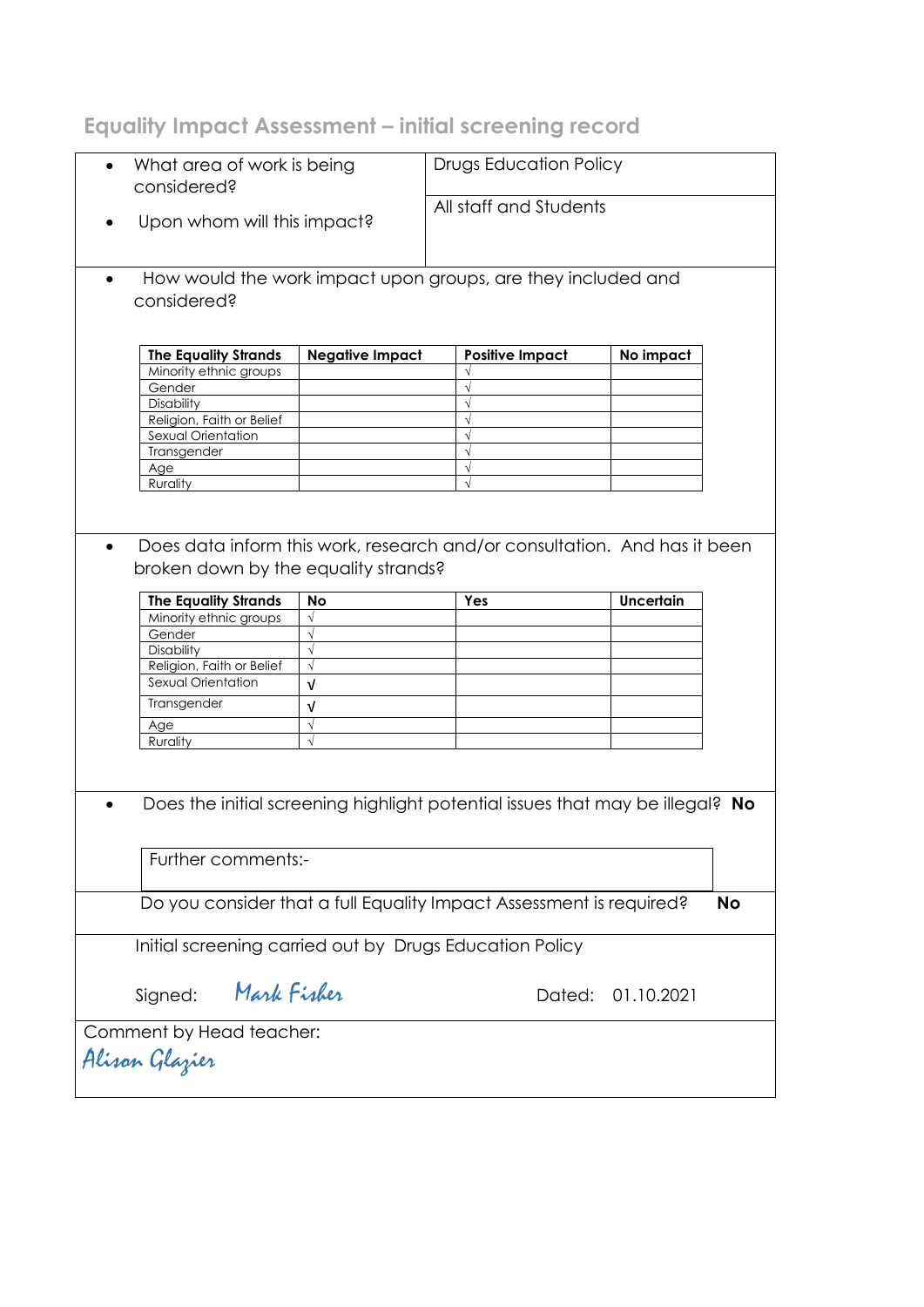# **COMPASS DRUGS EDUCATION POLICY**

The Compass teaches students of all years who are referred from the Weymouth, Portland and surrounding areas. In Years 9, 10 and 11 those who attend lessons at the Compass learning centre have Drugs Education as part of their curriculum through lifeskills, keysteps or PSCHE lessons.

## **Drugs Education**

It is the intention of Compass to provide safe and secure environments in which the students are encouraged to develop a positive self image and to understand and minimise the risks that drug use can create. The disciplinary codes of each learning centre clearly reflect their rejection of the use, possession of, or trading in drugs and this policy will be clearly communicated to staff and students. Parents will also be made aware of it and will be encouraged to cooperate with Compass for both the education and enforcement of the policy. Students will be encouraged to regard the use of drugs as a sign of more deep seated problems and to examine the way in which they relate to their peers. They will be helped to acquire strategies for the ever present temptation. Staff will be expected to support the policy by being vigilant regarding students' substance abuse and to make appropriate referrals when they are concerned.

#### **Aims and objectives of the Drugs Education Policy**

**Aim:** To enable students to make healthy, informed choices by increasing knowledge, challenging attitudes and developing and practising skills.

#### **Objectives:**

- To provide opportunities for students to acquire accurate information about substances.
- To encourage responsible behaviour in relation to substance use and misuse through the development of personal and interpersonal skills.
- To promote the benefits of a healthy lifestyle, emphasising attitudes and behaviour which contribute to personal, family and community health.
- To widen understanding about related health and social issues, e.g. crime, HIV and mental health.
- To enable young people to identify sources of appropriate personal support.

## **Moral and Values Framework**

Drugs education will be delivered in such a manner as to encourage students to show a due regard for moral considerations, emphasising respect for themselves and others.

- Students should be encouraged to reject drugs because they believe it is the right thing to do, not just because they have been told to say "no".
- Teaching should include information about the physiological and psychological effects of drugs.
- Students should be aware of other social, moral and health issues that may be linked with drug use, not only for themselves but also their family and the wider community.

#### **Content Headings for the programme**

Please refer to PSHE Drugs Education SOW for guidance.

## **Organisation**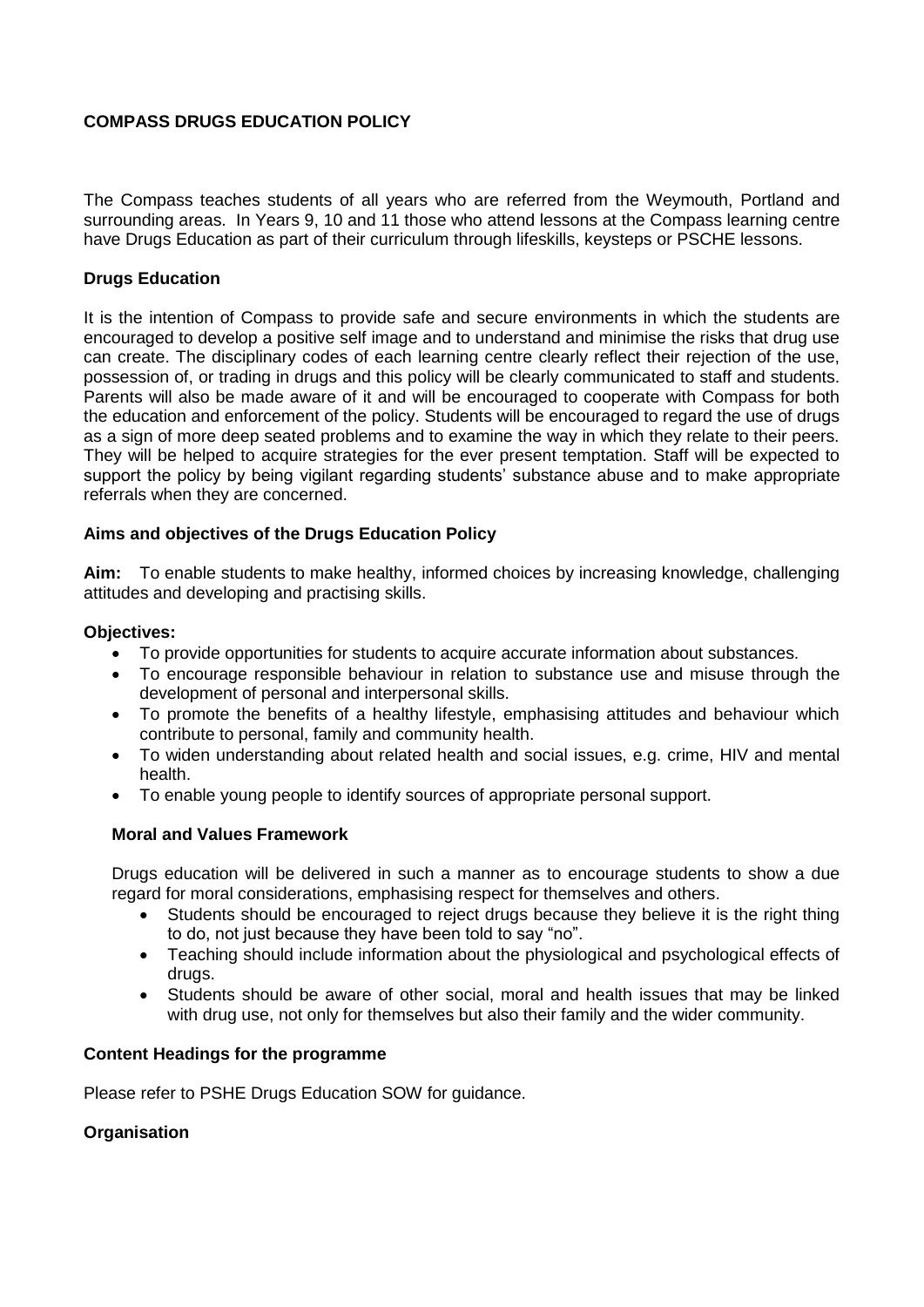Drugs education is taught, age appropriately for Years 9, 10 and 11 within the PSHE framework with the emphasis on developing self-esteem and respect for self, peers, family and the wider community.

Compass works closely with other agencies in particular SHADOWS (EDAS) & REACH who deliver lessons at the learning centres and who can be called upon for individual help and advice by students.

Dorset Police are regular visitors to the Compass and address specific issues relating to Drugs and the Law. The Schools safer school team can be asked at any point to support with individual, groups or training for staff where appropriate and relevant.

Compass works towards targets set by the Healthy schools Scheme.

Theatre in education is a much valued resource and provision is made for the visit of Solomon's Associates production and workshop "Gemma's Wardrobe" which focuses on the effects of cannabis and "Last Orders" which deals with alcohol and its effect on sexual relationships.

## **Confidentiality**

As in all work in PSHE, confidentiality and the right to privacy should always be respected wherever possible. This is explained to the students. However, if a teacher believes that a student is at risk, the student should be warned sensitively that such information cannot remain confidential and that the appropriate agencies must be informed.

#### **Working with Parents**

This policy is available for inspection by parents. Information regarding Drugs Education will be made available at parents' evenings. The Designated person available for provision of advice to parents is the PSHE Coordinator Heather Shore.

## **Procedures for responding to Drug Incidents**

A copy of the procedures, in the form of a flow diagram, is appended to this policy.

This policy should be read in conjunction with the Compass's Child protection Policy, Drugs: Guidance for Schools (DfES 2004) and Dorset Council Healthworks: Drugs Education and Drug Related Incidents: Policy Guidelines and Schemes of Work

Recommendations on Treatment of Drug Related Incidents

Definition: A drug related incident means

- Suspicion/rumour of possession
- Discovery of someone in possession
- Discovery of paraphernalia
- Discovery of substance

Our first priority in all cases must be the health and safety of the student/s concerned and medical help should be sought, if required, and standard First Aid procedure followed. (see attached flow chart for procedures including first aid)

We are not obliged to take action where a student is reported to have used drugs outside of education time or off education premises EXCEPT where there is a Child Protection issue or the life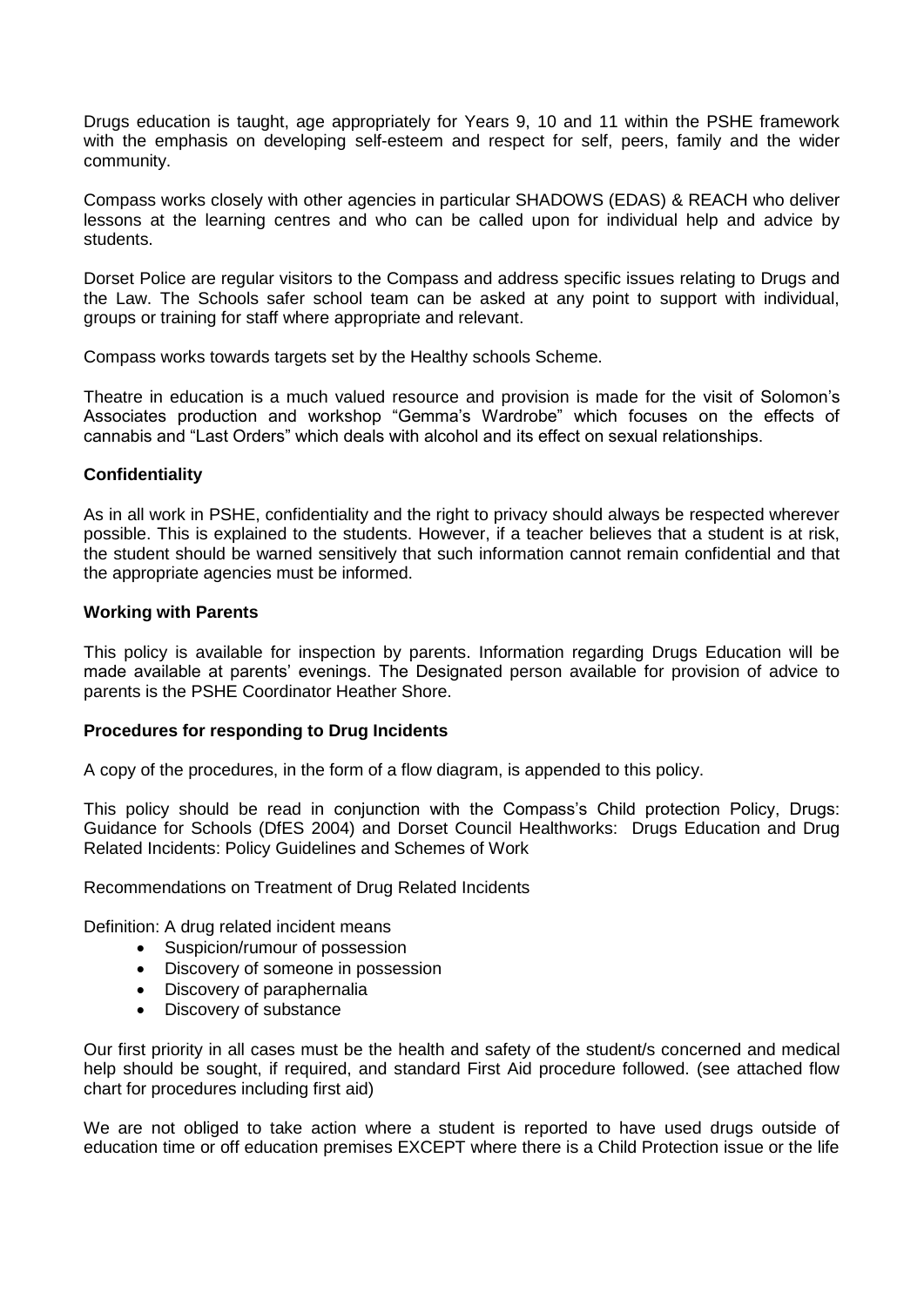of the student is at risk (should we record the former where we think it amounts to more than bragging to peers/us?)

Whilst each incident in the educational setting should be treated on an individual basis, all should be recorded.

We are not obliged to contact the police with regard to any incident occurring in education time/premises – however, if the police are contacted then parents/carers must also be informed.

Confidentiality to the student cannot be guaranteed and should not be promised.

In general, assuming that the majority of incidences in our case, will involve suspicion/rumour, it is recommended that a first incident for a student/group should result in no police involvement, but that any subsequent incidence will result in more formal measures.